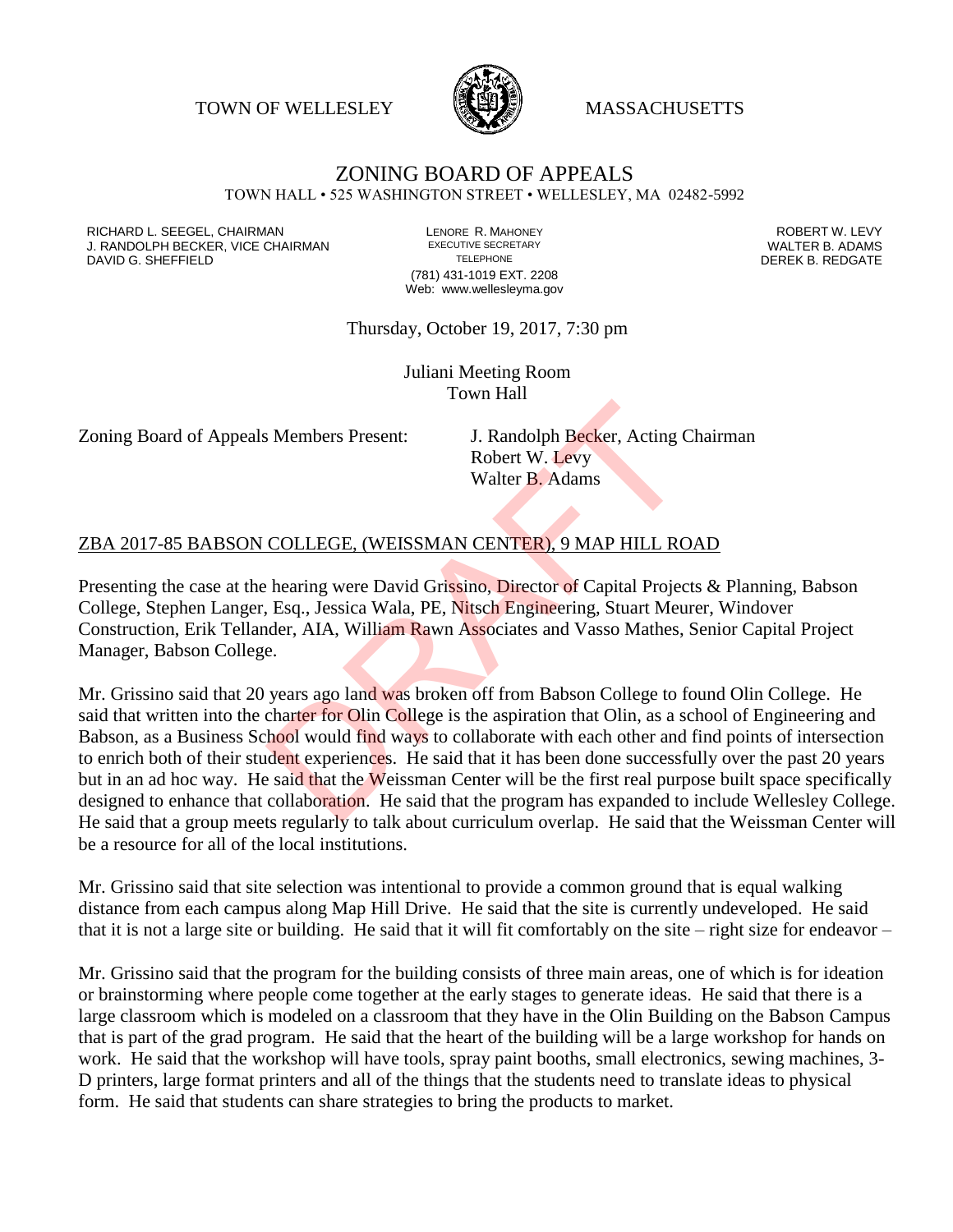Mr. Grissino said that this is a very forward looking and innovative building. He said that the Babson Campus has a set of design guidelines and standards that were developed by the trustees which recognize that Babson has a historic tradition on the campus that many would like to enhance and continue. He said that the challenge for the design team was to strike a balance between progressive things that will happen at the Center with traditional architecture and making it feel like a Babson building. – exterior development was important

Mr. Grissino said that development of the site focused on easy access from both campuses. He said that there is one front door. He said that there will be access to outdoor space with patios immediately adjacent to the ideation space, a large patio connected to the workshop space where large fold away doors will connect the interior and exterior. He said that the intention is to keep the surrounding undeveloped landscape. He said that it will not be an irrigated, manicured landscape. He said that they hope to keep things simple. He said that there will be a green roof on a portion of the building that will be easy to maintain.

Mr. Grissino said that they will continue use the main gate for all construction. He said that they will use the Trim Parking Lot for construction parking. He said that working hours will be similar to the other projects on campus. He said that they have had a lot of success in the past. He said that they are about to complete the tennis courts that the Board approved and that project has gone very well. He said that all of the routes to and from major highways will continue to be used.

Mr. Grissino said that there are multiple construction projects on campus now. He said that this project will be happening at the same time as the athletic center which **broke** ground in September. He said that this is in a distinct location and a lot of the traffic will not overlap except at the gate. He said that the busiest trucking activity will not overlap. He said that they will be done with all of the foundation work at the athletic center before they begin the foundation work for this building. He said that some steel work will happen concurrently but the steel erection at this facility will be very quick. He said that they were cognizant when working with their campus partners to make sure that the campus remains safe when they have multiple construction projects happening at the same time. struction parking. He said that working hours will be sir<br>they have had a lot of success in the past. He said that th<br>Board approved and that project has gone very well. He<br>s will continue to be used.<br>The summer will const

Mr. Grissino said that they met with the Design Review Board (DRB) over the summer, got some great feedback that had some influence over the exterior design, circulation around the building and detailing on the stone walls. He said that they received approval on September 27, 2017.

Mr. Grissino said that they met with the Department of Public Works (DPW), who provided a series of comments a few weeks ago. He said that Babson has since followed up with DPW to answer their questions. He said that there were two outstanding issues that involve dealing with an existing drain line that will be displaced during construction and then put back in place. He said that Babson will work with Windover Construction and can submit a plan to the Building Department in advance so that they are aware of the situation. He said that they may not have a solution until they are out in the field. He said that it is the main drain line that comes down through the site. He said that this will be slab on grade construction. He said that they will replace it with a new pipe with all of the proper safety precautions. He said that during the interim, they will have a plan to re-route it.

Mr. Grissino said that the other issue relates to accessible parking spaces. He said that there are seven accessible spaces directly across the street at the Trim Lot. He said that DPW recognized that but also recognized that Babson should construct a crosswalk. He said that there is no direct crosswalk at the mouth of the Trim Lot crossing the street. He said that there is a sidewalk but you have to work your way a little bit closer to the Trim Dining Hall before you reach that. He said that an alternative would be to do some restriping within the Hollister Lot to provide two spaces immediately adjacent to the building. Mr. Adams asked about the distance between the front door and the lot across the street in the closest place where they could put the accessible spaces. Mr. Grissino said that most of the buildings on campus do not have parking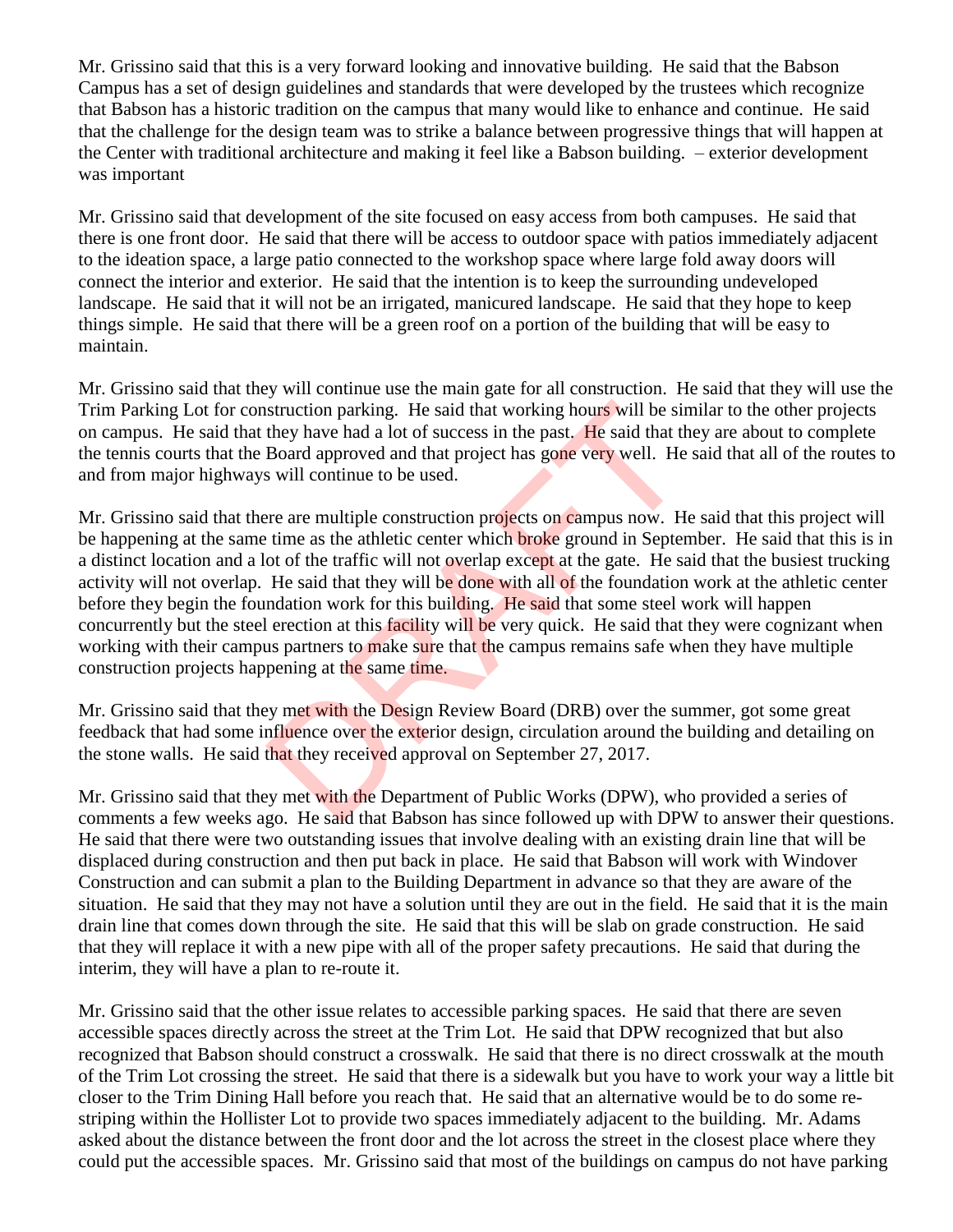adjacent to them. He said that there seven accessible spaces in the Trim Lot, immediately across the street from the project site. He said that there are eight accessible spaces at the Coleman Lot, which is adjacent to the Map Hill residential area. He said that there are clusters of buildings and clusters of parking. He said that they do not assigned spaces to projects. He said that it is seen more comprehensively as a pool. He said that currently at the Hollister Lot there are two spaces that are adjacent to the building, two spaces adjacent to the Reynolds Campus Center, and they could propose to put two spaces adjacent to the Weissman Center. He said that where they are able, they like to locate spaces near the buildings. He said that the campus model for parking typically works as more of a pool. He said that they are investigating this on a campus wide basis to locate accessible spaces adjacent to buildings when they can.

Mr. Adams asked if the Access Board has a 300 foot rule. Mr. Grissino said that the Map Hill residential area has been undergoing systematic rehabilitation. He said that they have been having conversations with the Access Board about developing an overall campus wide accessibility plan. He said that it is in the early stages and has come out because of the work that Babson is doing in those buildings. He said that it recognizes that a campus operates differently. He said that it is an evolving conversation. He said that for this project, they are confidant and feel that it is appropriate to those spaces adjacent to the entry of this building.

Mr. Becker asked how they came up with the number two. Mr. Grissino said that there are currently four spaces that are identified as being closest to the building. He said that they identified the area that was closest, knowing that they can re-stripe it to quickly accommodate two accessible spaces. He said that it follows the patterns of having a pair of accessible spaces adjacent to each of the surrounding buildings.

Mr. Levy asked why the Planning Board thought that the Tree Bylaw applied. Mr. Grissino said that he had a follow up conversation with Victor Panak in the Planning Department. He said that when he mentioned that the campus is the lot, Mr. Panak recognized that the Tree Bylaw does not apply. He said that future projects will not have that confusion.

Mr. Grissino said that there was a question about hazardous materials in a Water Supply Protection District (WSPD). He said that anticipated activities will be spray paint, paint, 3-D printers and the like. He said that they built in proper ventilation in the mechanical systems. He said that they do not anticipate toxic materials being flushed down the sink. He said that they have Babson uses Innovative Safety Services Inc. to oversee all the health and safety protocols and work with the maintenance department about products being used. He said that Innovative Safety Services monitors and reports a lot of the activities in the buildings. He said that they will participate in the operations of this building as well. He said that this is an opportunity for Babson to wade into the making of things. He said that it will not be as intense as the kinds of activities that happen at Olin. ey came up with the number two. Mr. Grissino said that<br>as being closest to the building. He said that they identity<br>can re-stripe it to quickly accommodate two accessible<br>wing a pair of accessible spaces adjacent to each o

Mr. Adams said that the area where paints, solvents, adhesives, etc. will be used will be 10 percent of the total area of the first floor. He said that they could be considered to be accessory uses. He said that it will not eliminate the need to treat flammables, etc. Mr. Grissino said that in the plans they have provided a dedicated sink for those kinds of activities and clean up. Mr. Adams asked if there will be any kind of gas and oil separators or drains in the building. Mr. Grissino said that there will not.

Mr. Becker said that he did not see anything on the plan that corresponded to a spray booth. He said that it is hard to define what will happen in the building. He said that the ideation space where people will try to foster new ideas. He asked the site is located in a WSPD. He asked how they will control what happens in there. Mr. Grissino said that there will be a dedicated staff person to oversee the activities. He said that a lot of that will fall to the faculty who will directing the projects. He said that they can establish protocols for what can and cannot be in the building.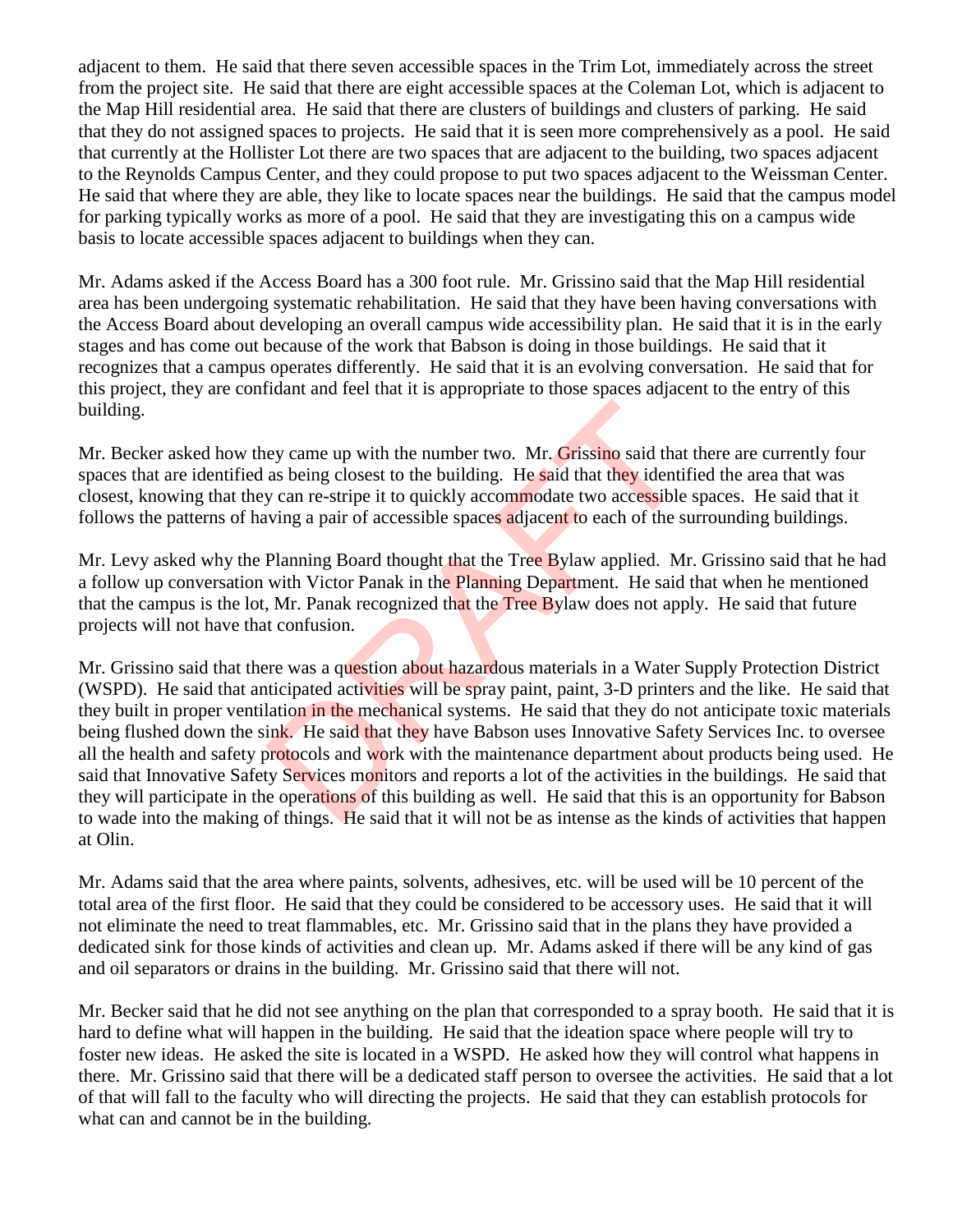Mr. Adams said that some of the doors roll up in the resource and printing areas. He said that a roll down door does not constitute a legal exit. He said that someone should speak with the Building Inspector about that.

Mr. Grissino said that Babson has not had a 24/7 center on campus before. He said that Olin does have that. He said that Babson does not have a culture of leaving things out. He said that Olin does leave its project materials out. He said that these conversations are happening now with the faculty and administration. He said that this is an experiment for Babson. He said that the workshop is a space that students will occupy for a term or length of a project. He said that it will be more like an architectural studio where you have a space for an extended period of time and you leave your project material out. He said that having the rolling doors open is part of that culture. He said that they anticipate the small tools area having more noise, so it has more acoustic separation. Mr. Adams asked if the spray booth will be in the resource areas. Mr. Grissino said that it will be and it will be vented directly up. He said that all of the mechanical equipment will be located in a mezzanine directly above the resource areas, so there is no outdoor equipment.

Mr. Adams asked how many people, including students, faculty and guests will occupy the building at its highest use. Mr. Grissino said that occupancy may hover around 60 people if there is a full class in session. He said that there is a Babson, Olin, Wellesley advisory group, comprised of provosts, faculty and faculty from each institution who are developing the program. He said that it is difficult because all of the colleges have different schedules. He said that the classroom is not intended to be part of the general pool for the campus but for strategic class work that is about the collaboration. He said that they do not envision a random class in there.

Mr. Adams asked about the proposed water retention system. Ms. Wala said that the stormwater system will address the increase in impervious area and peak runoff rates associated with this project. She said that they designed the system to comply with Wellesley and Massachusetts Stormwater Standards. She said that the systems to store water and release it slowly through a control structure. She said that it will either meet or reduce the peak runoff rates. Mr. Adams said that the test pits indicated that there is some water that is less than five feet from the surface. He asked how the retention system will interface with other water close to the surface. Mr. Becker said that the WSPD has requirements. He said that the first requirement relates to the impervious till and what constraints there are for re-injecting to groundwater. He said that the second requirement relates to earth work at the front where there will be less than five feet to groundwater. He asked how those issues will be dealt with under the bylaw. by said that occupancy may hover around 60 people if the<br>bson, Olin, Wellesley advisory group, comprised of prov<br>o are developing the program. He said that it is difficult I<br>He said that the classroom is not intended to be

Ms. Wala said that the groundwater that was encountered, similar to other locations on the Babson campus, it is expected that the groundwater levels are perched above glacial till, so it does not reflect the actual groundwater table. She said that once the soil is excavated, the groundwater elevation will flow to a more natural state. She said that based on geotechnical data, they do not anticipate that the water will make its way into the system and back out. Mr. Becker said that the requirements in the bylaw that are intended to protect groundwater is not the water that is being talked about here because this water is perched.

Ms. Wala said that there is minimal area where the elevation will be excavated to less than five feet. She said that it is not a concern because some of those areas will be paved the stormwater will be collected in the system and treated before it is discharged. Mr. Becker said that the five feet is to the perched water table not to groundwater.

Mr. Grissino said that the Bay filter system will be the fourth bay filter on campus. He said that is something that have tried to incorporate into their projects because it has been effective. He said that they have maintenance programs for each of them, it is a system that they know, and they will follow all of the protocols as they do with other building systems. Mr. Becker asked if there will be on staff people trained to do the heavy work with the system or will it be done by a third party. Mr. Grissino said that he was not sure. He said that they are committed to keeping them maintained.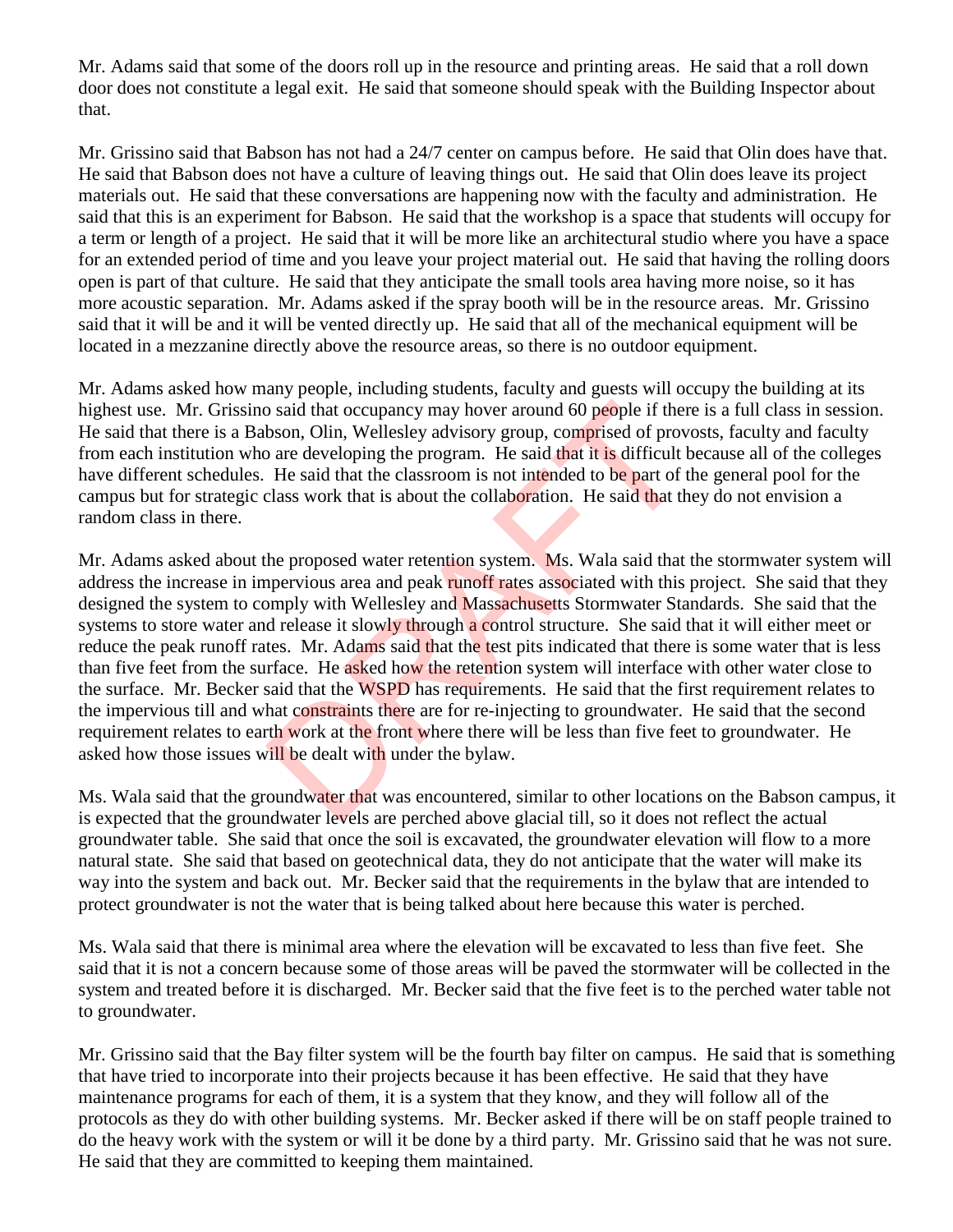Mr. Adams asked about plans for exterior lighting. Mr. Grissino said that there will be some recessed lighting in the canopies that extend on either side of the building to provide lighting at the building entry. He said that the existing street lighting provides the balance of the background lighting. He said that the photometrics show that lighting will be at the proper levels around the site and along the pathways. He said that because this will be a 24/7 facility, there will be additional security cameras, so they will make sure that the lighting and the cameras are well coordinated. He said that the Babson Public Safety Department will monitor the cameras.

Mr. Becker said that there will be a lot of glass on the building. He asked about interior light that will be visible. Mr. Villander said that there will be a lot of high bay lights, not pendants. He said that the intent is to provide task lighting. He said that there may be some pendants in the kitchen to give it a more homey feel. He said that they plan to keep most of the lighting up high that downlights for tasks. Mr. Grissino said that the primary elevations that face out will be glass. He said that it will be a beacon that is welcoming. He said that there is some safety by having some light spilling out. He said that the people who will see it are cars that are parked in the Trim Lot. He said that in this case, the glow is positive for safety, given the 24/7 nature of the building. Mr. Adams said that there seemed to be a lot of students during the day around Mandell Family Hall. Mr. Grissino said that is a residence and there is a parking lot there. Mr. Adams said that the idea of a beacon is a good idea.

Mr. Grissino said that the Planning Board commented about a Construction General Permit, which is a new federal regulation. He said that this project will not cross the threshold. He said that there will be less than an acre of redevelopment. He said that they are going for LEED certification, so a lot of the metrics and requirements will be ultimately met through a different process

Mr. Adams said that some of the issues that DPW commented on concerned the connections for domestic and fire water. Mr. Grissino said that they kept them separate. He said that they enter the building in two locations there are immediately adjacent to where they are being used. He said that the first spur goes in at the northwest corner for the fire protection systems and the other goes around to the small toilet corridor that is in the middle of the building. He said that separation was seen as a positive from Babson's perspective. Ir. Adams said that there seemed to be a lot of students d<br>r. Grissino said that is a residence and there is a parking is<br>a good idea.<br>Planning Board commented about a Construction Gener<br>id that this project will not cross

Mr. Becker said that the Planning Board commented on the permeable pipe. He said that the glacial till is impermeable, so why is there permeable pipe. Ms. Wala said that the purpose of the pipe and the stone is to mitigate for peak runoff rates. She said that to make the system more efficient, they will use the storage that is provided in the stones. She said that the soils here are too impermeable to account for infiltration. She said that under the new condition there may be some reduction in runoff that gets to the Map Hill Drive drain main. She said that Nitsch did a conservative analysis but in good conditions there may be some infiltration.

Mr. Adams asked about roof drains. Ms. Wala said that roof drains will connect to the infiltration system.

Mr. Adams asked about maintenance of the green roof. Mr. Grissino said that there is a stair that goes up to the mechanical mezzanine. He said that there will be a doorway out for maintenance only. HE said that it will be a low tray system that hopefully will require very low maintenance, possibly twice a year. He said that the green roof will be at the mezzanine level. He said that it will sit on the roof for the lower level. He said that access will be from the mezzanine level. He said that it is the first green roof on the Babson Campus. He said that ultimately the Building & Grounds Department will be responsible for its maintenance. Mr. Levy said that there is no barrier at the end, which could be a safety concern. Mr. Grissino said that it will be trays of sedum on the roof membrane. He said that it will not be a deep system. Mr. Adams said that the Building Inspector may require a guardrail system.

Mr. Becker said that the Tree Bylaw does not apply. He said that the existing conditions plan shows the trees. He said that Plan 0.01 shows the completed trees but it is hard to figure out how the two fit together.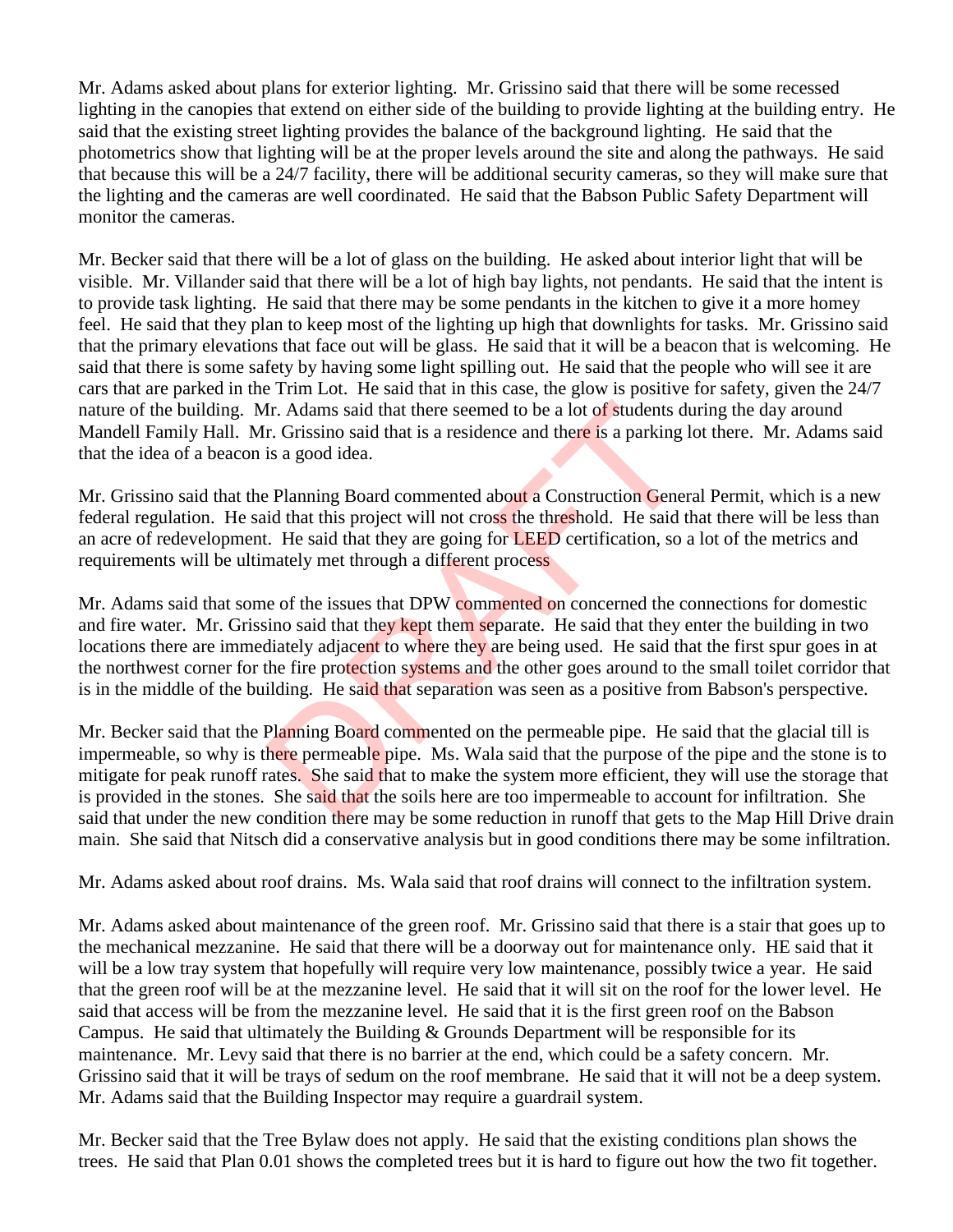He asked how many trees will be taken out and how many will be replaced. Mr. Grissino said that the revised drawings from October 12, 2017 show an update to Plan C2.00 that highlights the trees that will be taken out. He said that the site is currently undeveloped. He said that a number of trees will be removed. He said that they tried to strategically leave some mature trees at the corners to frame the building. He said that some trees will be added back in but will not be completely balanced. He said that there will be more trees removed than will be added back in. He said that they tried hard to minimize the visual disruption by leaving groupings of large trees at the corners and also providing an opportunity for the new plantings to come in and mature over time. He said that the area at the rear where they will cut into the hill will return to a natural state. He said that it is important to Babson to maintain the character as a wooded New England campus. He said that when they do projects, they look to other parts of the campus where they may add landscaping and trees. He said that they took out a number of trees for the tennis courts but they created a new open space in its place. He said that the Weissman site is a small limited area. He said that they only take down the trees that they need to. He said that they are trying to keep the site unirrigated, very easy to maintain, local native plantings so that it returns to more of a natural state over time.

Mr. Adams asked if they anticipate using the site exclusively for materials storage or will they use the parking lot across the street. Mr. Grissino said that they anticipate being able to operate within the fence line. He said that the updated materials included information about how the construction site will work. He said that there may be limited times when they will have to use the Trim Lot for staging. He said that the hope is to keep everything within the site perimeter. et. Mr. Grissino said that they anticipate being able to o<br>dated materials included information about how the constited times when they will have to use the Trim Lot for st<br>g within the site perimeter.<br>nicular circulation.

Mr. Becker discussed vehicular circulation. He said that the thought is that the lot is the campus, so there is no change because this is internal. He said that there will be no new driveways. He said that circulation, queuing and parking will stay the same. Mr. Adams said that the construction vehicles will be following the same routes that were used for the last three or four projects.

Mr. Becker said that the DRB supported the Applicant's contention that the project will be compatible with its surroundings.

Mr. Becker said that innovation will not be a noxious use. He said that intensity of use is not an issue with regard to the totality of the campus.

Mr. Becker said that most of the conditions of approval will relate to the WSPD. He said that given the flexibility in the use of the building, there should be a condition that requires that what goes into the building meets the standards of the bylaw for a WSPD. Mr. Levy said that staff or teachers will be regulating any potential hazardous material on the site. He asked how they will be trained. Mr. Grissino said that they will make sure that there is an understanding about how Babson, Olin and Wellesley College groups will oversee products and regulate activities in the building. He said that ISSI maintains and records health and safety across the campus. He said that this will be part of their regular program. Mr. Becker said that beyond recording activities, there has to be control so that bad stuff does not come into the building. Mr. Langer said that Olin has experience and will be part of the process. Mr. Becker said that he anticipated a condition that requires that there be a process in place that protects the materials used, stored and disposed of in the building. He said that another condition would relate to training for the contractor for the O & M. He said that people performing the maintenance must be qualified to do so, whether they are trained by Babson employees or outside contractors.

Mr. Becker said that his draft conditions contained a lot of the same conditions as for other recent Babson projects concerning refueling on site, work hours, parking in the Trim Lot and wheel wash.

Mr. Adams said that the Board had not seen the updated plans. He asked about the change list. Mr. Grissino said that on October 11, 2017, Babson submitted via email, a set of drawings that clarified a number of things there were part of the DPW letter. He said that he dropped off a full sized hard copy on the following